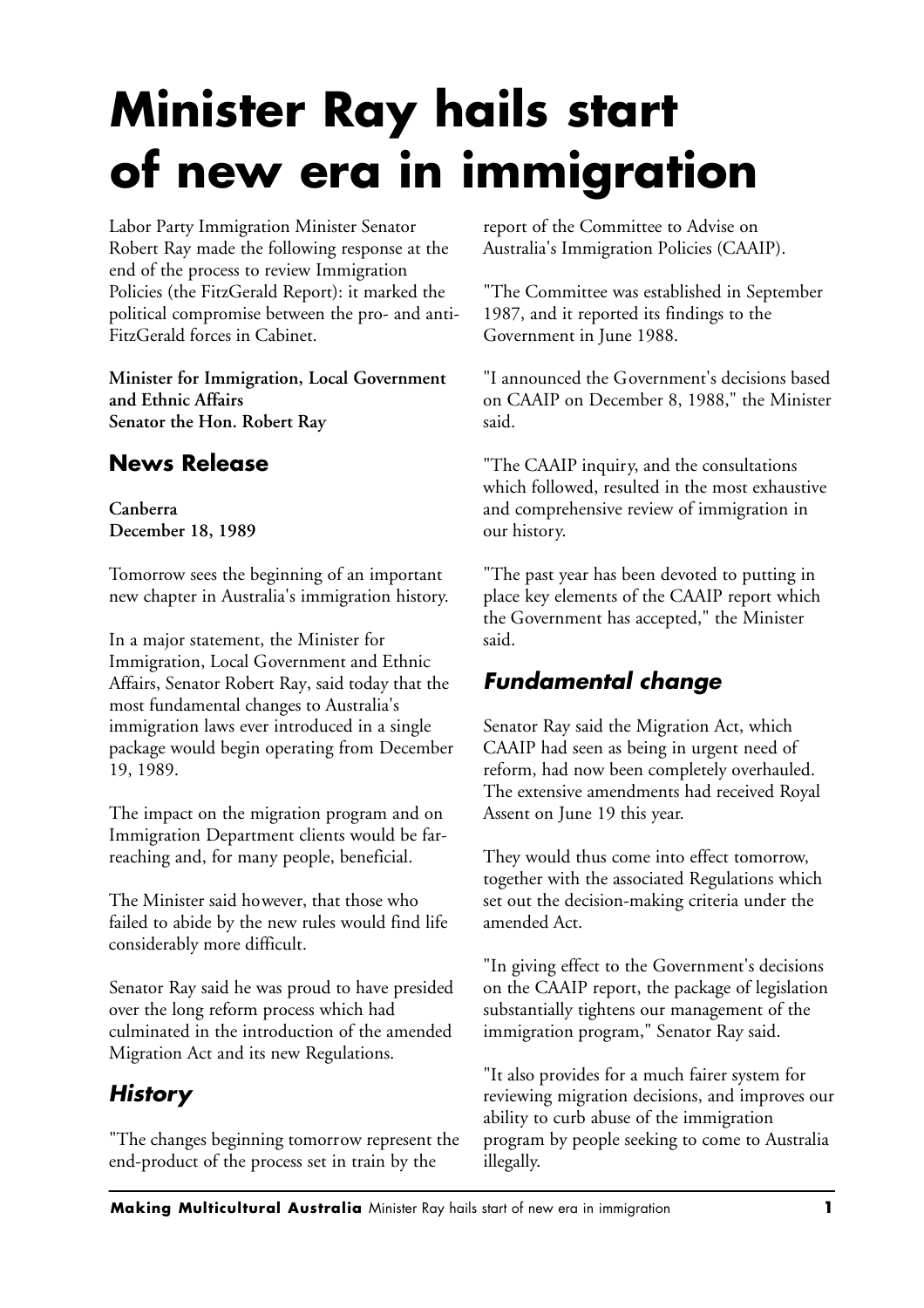"Perhaps the most important result is the establishment of immigration rules and criteria within the legislation which will ensure accountable and consistent decision-making open and fair to all," Senator Ray said.

#### *Control of program numbers*

The Minister said that in line with the Government's decisions announced last December, the Act and Regulations provided for improved program management through the "capping" of the points-tested components of the family and economic program streams.

This would ensure that annual intakes in each stream were met but not exceeded.

The "floating passmark" used to accomplish this and the "points test" used to determine the eligibility of applicants in some categories, would have legislative backing from tomorrow.

This would ensure a sharper economic focus to the overall migration program - a matter which CAAIP had strongly recommended.

#### *Grant of resident status in Australia*

Senator Ray drew attention to a major new feature of the legislation which would affect those who sought to change their status after arrival in Australia.

"The provision for people temporarily in Australia, especially as visitors, to change their status to permanent resident will be very much more restricted," he said.

"CAAIP recommended that the present practice of granting resident status to temporary entrants be discontinued.

"The Government, however, recognises that there will continue to be situations - mainly of a compassionate or humanitarian nature - in which it would be unreasonable to expect people to leave Australia and then apply to return from overseas. The Regulations recognise

this.

"However, I stress that the circumstances in which change of status will be granted are very narrow. In the case of visitors, the rules will apply only to situations beyond their control and which occur after entry to Australia."

#### *Illegal entrants*

In relation to people in Australia illegally, Senator Ray said the changes coming into force tomorrow were designed to uphold the integrity of the immigration program by making it more difficult for people to circumvent legal migration procedures.

Every person in Australia without legal authority on December 19, or who became an illegal entrant after that date, would be affected by the new rules.

"From tomorrow, the circumstances in which an illegal entrant may apply for and be granted permission to stay either temporarily or permanently will be very limited, and established as rules of law," Senator Ray said.

"For example, being married to an Australian citizen or permanent resident or being in a de facto relationship with one, will not entitle an illegal entrant to be granted permanent residence.

"For twelve months after tomorrow, some limited opportunities will exist to regularise illegal status, but thereafter there will be no opportunity for any person who spends more than twelve months as an illegal entrant to apply to stay, unless he or she is granted refugee status or territorial asylum."

Senator Ray said every person in Australia illegally would become, by law, an "illegal entrant" from midnight tonight, no matter how long they had lived here.

Every illegal entrant would be given a period of grace during which no mandatory deportation orders would be signed.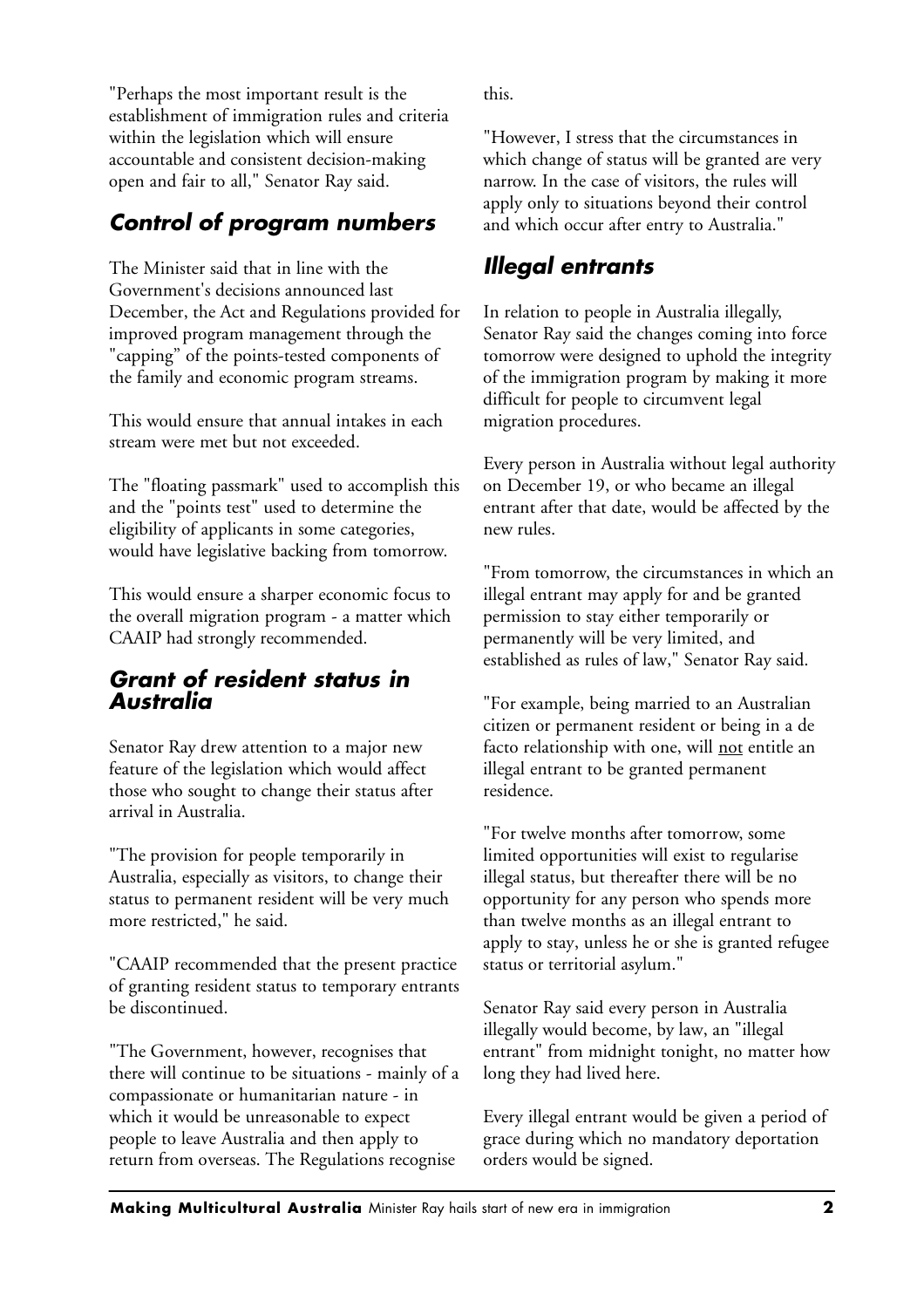The period would last 28 days, but it could be extended if an application for an entry permit was lodged, or a permissible review of a refusal decision was sought, or a first instance application for review was made to the Federal Court.

"Every illegal entrant should carefully consider his or her options," the Minister said.

"The period of grace gives them an opportunity to leave Australia of their own accord and to apply to migrate from overseas in the normal manner without, in most cases, being barred from returning for a fixed period of time.

"If they don't leave, or if they don't come forward and lodge an application to remain, then they are liable to mandatory deportation.

"Once a mandatory deportation order is signed, it cannot be withdrawn. A person against whom a mandatory deportation order has been signed must be deported.

"An illegal entrant who is arrested under the Migration Act will - provided he or she has not previously applied for an entry permit and been refused - be given two working days to apply for an entry permit which would entitle them to remain while a case for permanent residence was considered."

Senator Ray said the very limited circumstances in which permanent status could be granted related essentially to compassionate or humanitarian situations which were beyond the applicant's control, and which had arisen since his or her arrival in Australia. They included:

- certain situations involving dependent children, aged parents and certain other special family relationships (but not marriage or a de facto relationship); and -
- certain situations of a humanitarian nature, including the grant of refugee status.

"However, after twelve months as an illegal entrant, the only opportunity to remain will be for those people granted refugee status or territorial asylum," the Minister said.

"From tomorrow, opportunities for illegal entrants to regularise their status begin to narrow very sharply and virtually disappear after twelve months spent as an illegal entrant.

"I urge every illegal entrant to consider their options as quickly as possible.

"They should either leave Australia voluntarily within the period of grace or, if they believe they have a case for permanent residence, come forward and apply for an entry permit.

"If they do neither, they are liable to be deported mandatorily and excluded by law from returning to Australia for a fixed period of up to five years.

"I want to make it entirely clear that there is no period of amnesty for anyone.

"I also want to stress that I make no apology for the toughness of the new law as far as illegal entrants are concerned.

"The Government would prefer that every person here illegally simply leave Australia. Those who choose to stay and impose themselves on Australia's generosity will feel the full weight of its laws."

#### *Recovery of costs from deportees*

Senator Ray said the new legislation also allowed the Government, in some circumstances, to take possession of valuables owned by illegal entrants, to sell them, and to use the proceeds towards recovering the costs of detention and deportation.

The Government could also seek a court order restraining illegal entrants from selling, or otherwise disposing of their property.

The Minister said people deported from Australia would not be allowed to return under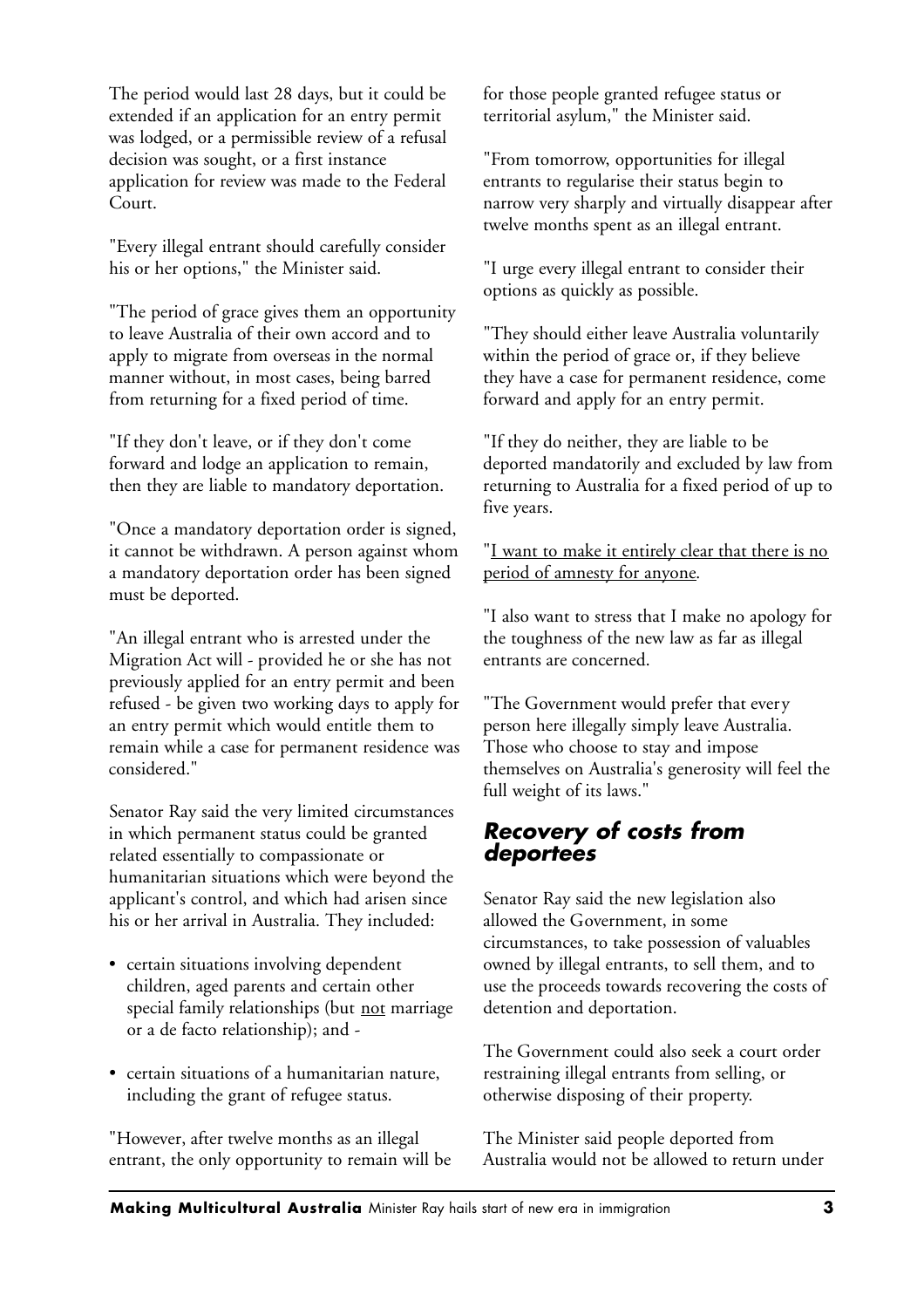any circumstances unless they had made satisfactory arrangements to pay any outstanding debts arising from detention and deportation.

#### *Refugees*

Senator Ray stressed that, contrary to some recent reports, the new Act and Regulations would not disadvantage people in Australia who applied for refugee status.

"Let me make it clear that the Act and Regulations have been drafted to ensure that Australia's international obligations to refugees will continue to be met," he said.

"The situation for people in Australia wishing to remain here on the basis of refugee claims will be basically the same as it was before December 19.

"Experience has shown that the system we have in place for refugee determination is a good one which meets our humanitarian obligations, and the Government saw no reason to change it."

## *The Regulations*

The Minister said the Senate had resolved in June that the Regulations and administrative arrangements necessary to put the amended legislation into effect had to be completed before December 19 - a maximum of six months from the passage of the Bill.

To the extent possible, the Regulations reflected the policies in place under the current Migration Act.

"I have made a commitment to Parliament that the Regulations will be changed and refined in the light of administrative experience, Senator Ray said.

"I will also be taking into account the observations of the Joint Select Committee on Migration Regulations, the Immigration Review Tribunal, the courts, and community organisations.

"In framing the Regulations, I had the benefit of the Joint Select Committee's views.

"I have accommodated some of the Committee's concerns, but Regulations operate as rules of law. They therefore do not offer scope for the exercise of wide-ranging, and very broadly defined discretion.

"The Regulations create entitlements and restrictions at law. These must be clear and precise in intent if decisions are to be made equitably and accountably.

"More importantly perhaps, they allow for consistency of decision-making without undue political influence being brought to bear.

"In setting out selection criteria in Regulations, rather than in the Act itself, we have greater flexibility to amend the criteria quickly.

"This first set of Regulations will be subject to regular review.

"Some modifications are planned in January to pick up the findings of the report of the Joint Select Committee.

"Others will be made in the light of operational experience with the regulatory scheme," the Minister said.

# *Procedures Advice Manual (PAM)*

The Minister said to assist in administering the Act and Regulations, a new set of operating instructions had been prepared covering all classes of visas and entry permits, together with enforcement and compliance procedures.

This "Procedures Advice Manual", or PAM, aimed to provide a comprehensive, consistent and clear set of guidelines and procedures for administering the new rules.

"PAM comprises approximately 190 topics divided into 51 subjects," Senator Ray said.

"For ease of reference the subject booklets are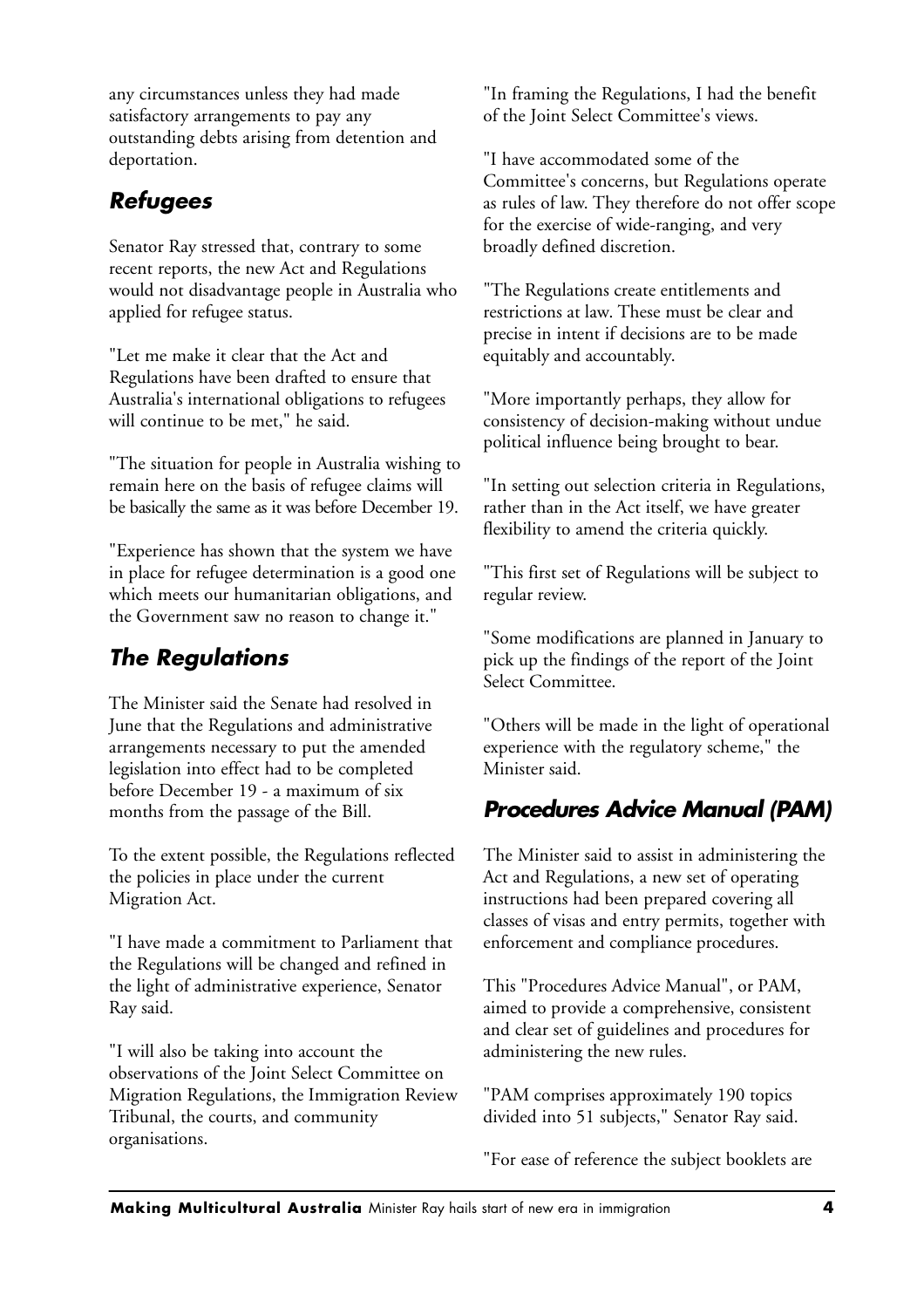colour-coded and cross-referenced as necessary.

"All related forms and client information also carry this colour-coding, while a colour-coded leaflet called 'PAM Guide' has been prepared to help users identify the particular subject they require.

"PAM will be revised and reprinted regularly, three times a year, to reflect any amendments to the Migration Act and Regulations. The next substantial changes will be made on May 1, 1990."

Senator Ray said PAM was available to the public through the Australian Government Publishing Service.

It was possible to purchase the complete set of booklets, or buy them singly.

"As purchasers will see, the guidelines spelt out in PAM are clear and unambiguous," he said.

"If someone wishes to know the criteria covering the entry to Australia of, say, a working holiday-maker, a businessman on a short-term posting, or a migrant seeking entry under the points test, they can read it for themselves in the appropriate PAM booklet.

"The same applies to people wishing to know about procedural matters affecting illegal entrants.

"PAM will be in universal use in all migration offices in Australia and around the world, ensuring that there will be no more 'guesswork' in determining who can or can't enter and stay in Australia. Most importantly, it will mean that decisions everywhere will be consistent," the Minister said.

### *Transitional arrangements*

Senator Ray said all applications for visas or entry permits which had been lodged before, but not decided by, December 19 would be finalised in accordance with the provisions of the Migration Act and policies operating before that date.

The same would apply to Regulation Second Applications for review of unfavourable decisions.

Those applications made on or after December 19 would be decided in accordance with the amended Act and the Regulations.

Applicants would have to meet all the requirements of the Act and Regulations before being granted a visa or entry permit.

"Applicants who made a Regulation Second Application before December 19 will have that application considered by an Immigration Review Panel, " the Minister said.

"However no further applications for a Regulation Second Application will be accepted after today.

"Applicants who at the time of the decision are illegal entrants will have only a limited right to make another application under the amended Act and Regulations."

Senator Ray said deportation orders already issued for people classified as prohibited noncitizens before December 19 would remain valid but would not be proceeded with until after January 15, 1990.

However deportation orders for other people such as criminal deportees could still be proceeded with at any time.

### *New system of review*

The Minister said that another major innovation under the new legislation was the introduction of a new two-tiered independent review system for immigration decisions.

First-tier consideration would be by a unit within the Immigration Department, called the Migration Internal Review Office.

The Office was staffed by specially appointed